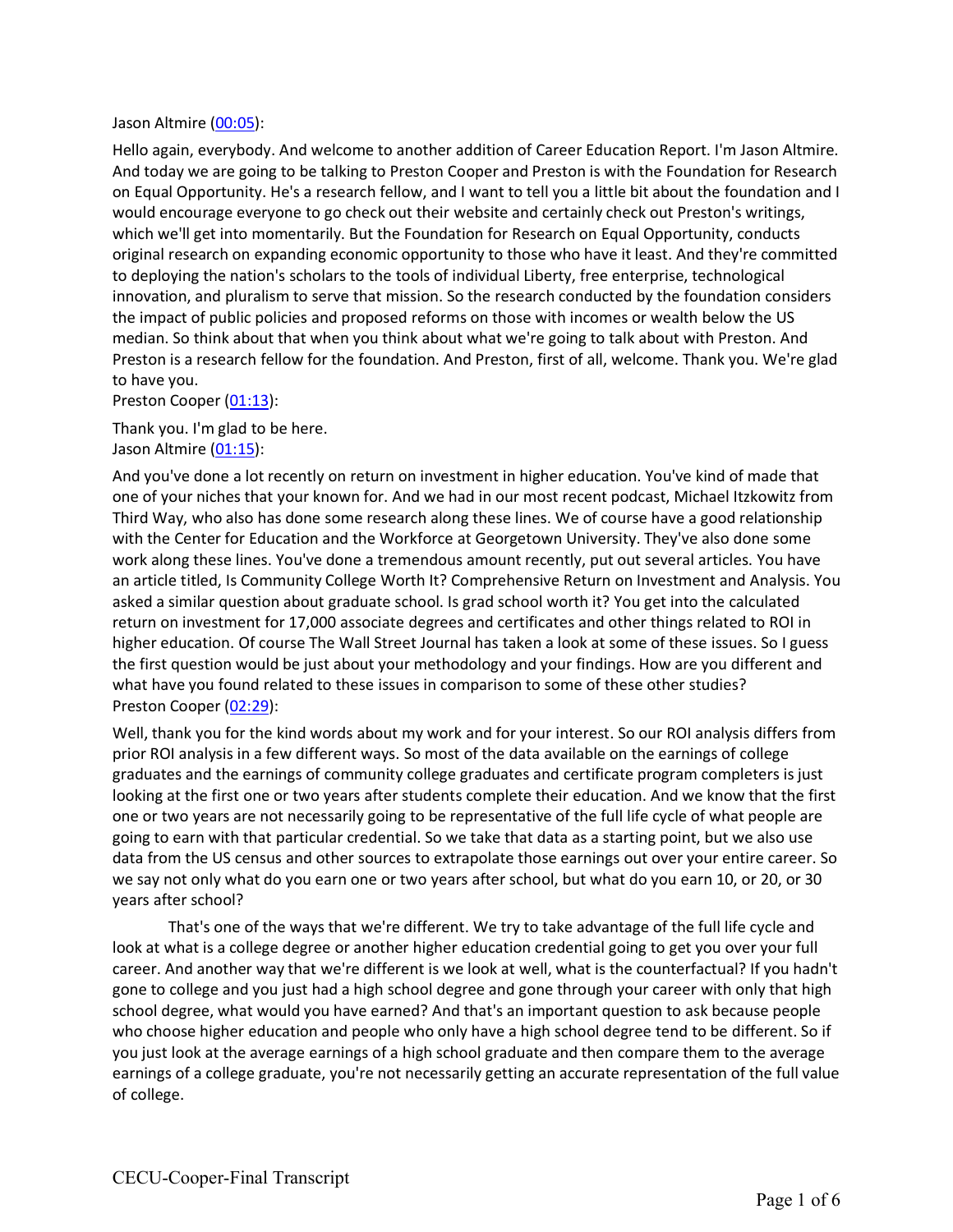So we make a number of adjustments for demographics, family background, age, race, sex, location, all sorts of different factors, different ways that the population of college graduates is different from the population of high school graduates and construct an individual counterfactual earnings profile for each individual program. And so once we have those two factors in hand, both the earnings and the counterfactual, we can kind of say, well, what is the lifetime financial value of each program out there, each of about 60,000 different bachelor's degrees, graduate degrees, and sub baccalaureate credentials. And we can say, the value of college and the value of higher education tends to depend a lot on what program you choose and what institution you're going to. Jason Altmire (04:46):

And before we get into the results of this, which are incredibly interesting, I wanted to ask about the similarities and differences between undergraduate and graduate programs, because you did separate papers on both of those issues. How do they relate to each other with regard to return on investment? Preston Cooper (05:04):

That's a great question. So the number one difference between those two is the counterfactual. For a graduate program, by definition, a graduate student has to have a bachelor's degree in order to go on to graduate school. So when we're talking about, well, what is the value of a graduate degree, we should be comparing that to somebody who already has a college degree, not necessarily somebody who has a high school degree. So if you look at a graduate degree program with say \$60,000 in earnings for the first couple years after graduation, that looks a lot less impressive if your counterfactual is somebody with a college degree versus somebody with a high school degree.

If we talk about a certificate or an associate degree program, and your average earnings are \$60,000, that's going to be, that's awesome. That's an excellent return on investment. But if we're looking at a master's degree or even a doctoral professional degree with \$60,000 earnings, that's going to look a lot less impressive because the counterfactuals are going to be different. And that's why it's so important to not just consider, what are people earning in each of these programs, but what is the next best alternative available to them? Because that's going to make a huge difference when we're calculating, what is the real financial value of higher education? Jason Altmire (06:15):

You did all this work. You looked at institutions, but you really dug in the program level as well across all sectors, thousands of institutions. Tell us what you found? Preston Cooper (06:26):

That's a great point. Yeah. So program level, just to clarify that means college majors or individual programs at different schools. So what our analysis did is we didn't just tell you what is the return on investment for a degree from Penn State, but what is the return on investment for a political science degree versus an economics degree versus a theater degree? And so basically what we found is that field of study makes a huge difference in terms of whether your higher education is going to pay off. So let's take the bachelor's degree level to start. So if you get a degree in engineering, computer science, nursing, economics, business, it is over 90% likely that that degree is going to pay off. Even after you take into account the high cost of college, even after you take into account the risk of not completing, those degrees in those very high value fields are almost certainly going to pay off. The same is not necessarily true for other degrees, such as arts, theater, philosophy, psychology, these degrees have a much smaller return on investment.

And once you take into account the cost of college, the opportunity cost, you have to spend a few years out of the labor force to get that degree. Once you take into account the risk that you might not finish, those degrees are not always going to pay off. There are some that do of course, but over 50% of degrees in those fields are not going to pay off. And we also find similar results for graduate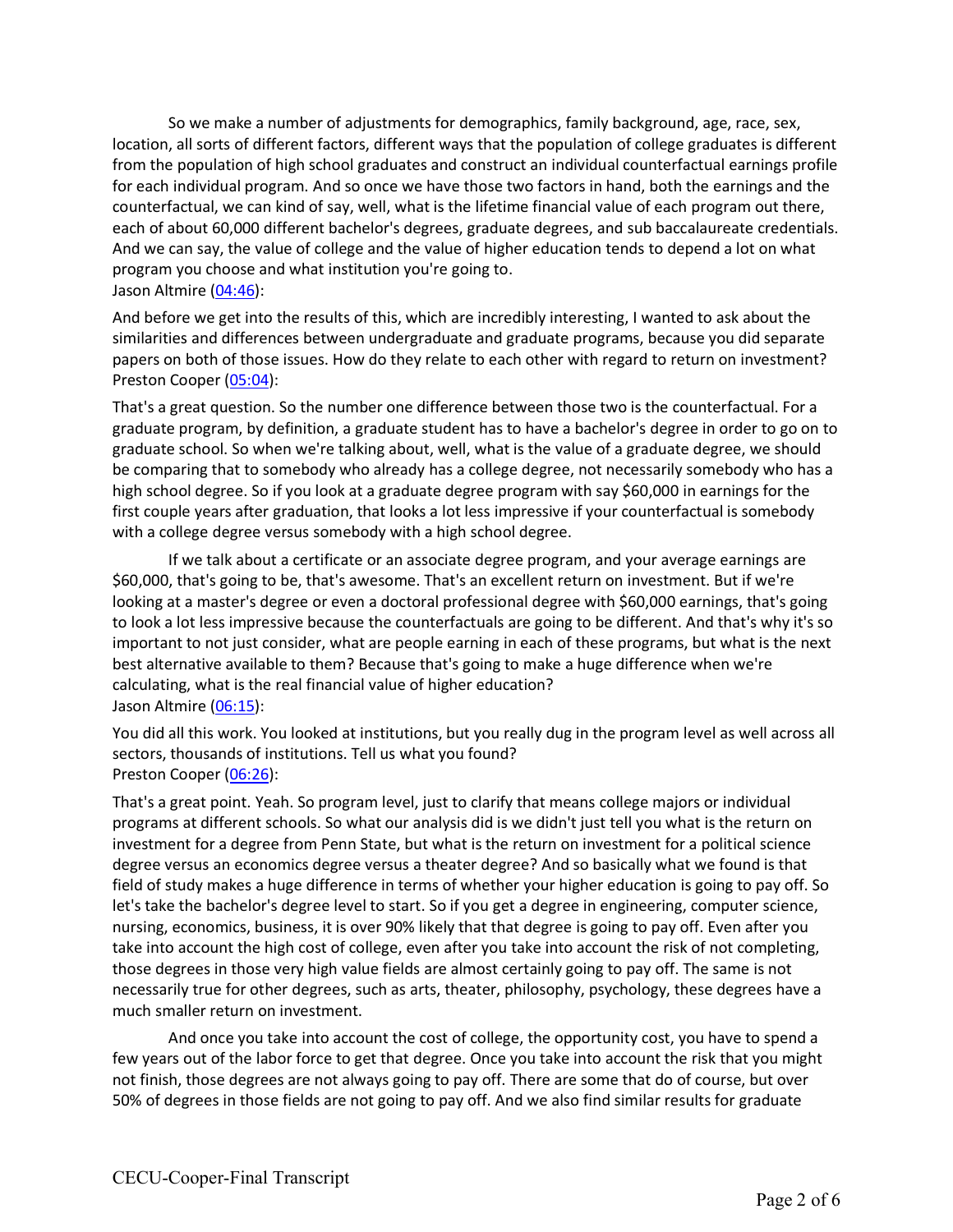degrees and associate's degree certificates, that the returns to these credentials really vary by field. And we can get into that too.

Jason Altmire (07:56):

And we at CECU as you know, we represent the career schools, private career schools, and we have this debate both with the department directly, but sort of in the public town square about the role of accountability measures and the fact that we believe they should be applied across all sectors and should apply to all schools so that all students can benefit. And the department and some of the critics of the for-profit sector of course have a different point of view, that it should only apply to certificate programs at all schools, but the rules should apply to all for-profit schools.

And everybody else should be sort of exempt from that. And what you just said, you talked about a degree, whether it be anthropology, or theater, or the arts, and these are important professions and there of interest to students and nobody's saying you shouldn't go into those professions, but we believe that those programs should be held to the same accountability standards as everybody else, not different, but just everyone should have to live and play by the same rules. So talk a little bit about your view on, you said what the findings were, what's your view on how schools should be held accountable to those outcomes?

Preston Cooper (09:11):

Well, I think that right now in Washington, a lot of accountability conversation is focused around institutions and types of institutions. We say, oh, we want to hold the proprietary sector accountable, but maybe not the public sector or the private nonprofit sector. And I think what my research shows is that's really the wrong way to go about it because you can have a single institution that offers multiple programs and those programs can have huge differences in returns, huge differences in performance, just for the same institution. To give you an example, the electrical engineering program at the University of Arizona has an ROI of around \$800,000. The same institution, the anthropology program there as an ROI of essentially zero. So we're talking about the same public institution, two different programs, two very different outcomes. So that idea kind of holds across the board that the choice of program is much more important than choice of institution when it comes to what the return on investment is.

So as for accountability and how this should be designed, I'm sure we could probably go on for hours and hours talking about this, but just to give some broad strokes about what kind of the lessons are from this ROI research for accountability, number one, we should be focusing on student outcomes. When it comes to accountability, we should be looking at what are loan repay rates? What are earnings after graduation? How much debt are people taking on and is that debt kind of commensurate with the returns that they're getting? And we should kind of be moving away from factors like inputs, like how many books are in the library? What's your curriculum like? What's your tax status? These inputs are really not what matters and not what students are after. What students are really after is they want high earnings.

They want to be able to get a return on a significant investment in their higher education. And I think another lesson from this is that when we're talking about accountability, we should really be doing this at the program level. Because as I mentioned, have mentioned many times, there are huge differences in outcomes for two different programs at the same institution. And lastly, those accountability rules should be applied equally across sectors. Because if we realize that the choice of program is much more important than the choice of institution, it makes sense that we should be holding programs equally accountable, no matter whether they're being provided by a public or a private institution, because what really matters is the outcomes for the students. And we should be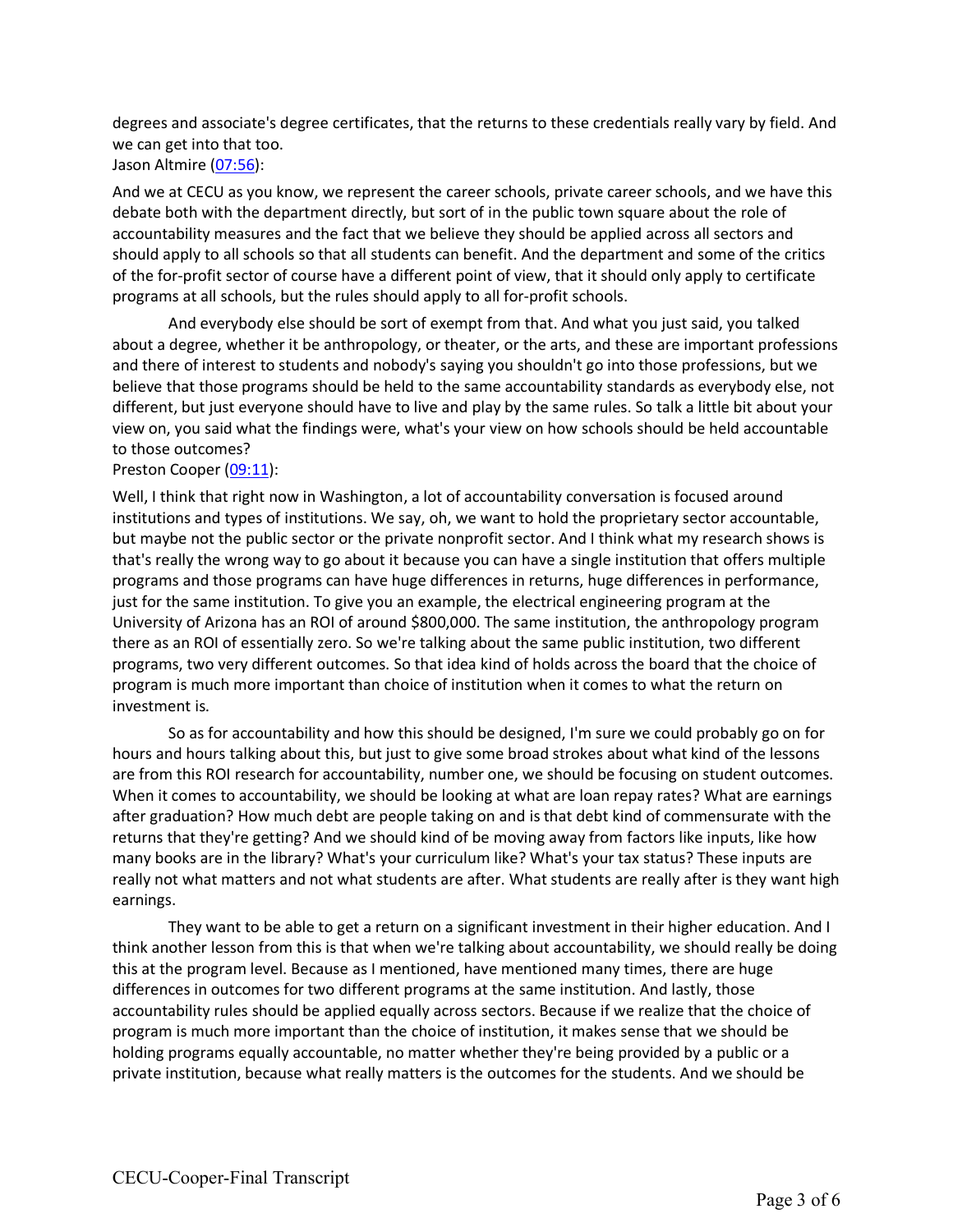making sure that we're holding all programs equally accountable for whether they're actually serving students well.

Jason Altmire (11:42):

In one of your papers, you get into a really thoughtful discussion on the fact that some of these schools are producing students through programs that society considers to be valuable, they're worthwhile programs, but they don't pay a lot of money. And when you look at return on investment, you reference teaching for example, and the fact that I'll let you explain, but as I interpreted it, you don't believe that schools should be off the hook on accountability because they're producing teachers, even though society believes teachers are really important. And of course, we all agree that they are. You take a different tactic. And again, if I read you correctly, you think that society has a role in increasing the salary level of teachers, that they should look at the results of a study like yours and say, we have a responsibility to pay these folks more, but that the university or the college that's producing that profession, and it could be other professions besides just teaching, they should still be held to strict accountability standards based on the outcomes as they currently are. Am I accurately portraying what you've researched?

Preston Cooper (12:56):

Yes, I think that's right. So, there are often objections to broad based accountability where people will say, well, this program is very socially valuable, even though graduates aren't making a lot of money and therefore it should be carved out. It should be exempt from accountability rules. And I didn't really agree with that perspective, but when we're talking about whether a program is socially valuable, we should be asking, why do we think that program is socially valuable? And usually the answer will be, this program is preparing students to enter professions that we think are really important, but might not pay a lot of money. So teachers are one example, social workers another example. Let's stick with the teacher example for now. So my research shows that about 40% of bachelor's degrees in education do not pay off. They're a negative ROI.

And so this is a pretty high number. This is pretty significant. And it's undoubtable that a lot of bachelor's degrees in education would probably get penalized under an accountability regime. And so rather than just saying let's just give bachelor's degrees in education a clean pass, and let's say, we're not going to care about outcomes for this group of programs. What we should really be saying is, well, why are they doing so poorly? And if they're doing so poorly, even though they're providing a socially valuable function, maybe we should look at the socially valuable function they provide and make that a more rewarding pathway to go down. So, one idea out there would be to say, Congress could create, say a tax credit for teachers and say, if you're working in the teaching profession, you can take a refundable tax credit, say of two or \$3,000 and increase your after tax income that way.

And maybe you can even include that tax credit in your income so that we can say, when we're looking at the return on investment for various programs, we can say, oh, people in this program are getting this teacher tax credit, which will enable them to earn more money. And we can say, okay, well, this program is going to look better on ROI. And might be more likely to survive the accountability adjustment. But even after you subsidize the teaching profession, even after you do all that, and if a program still is not showing positive results, I think that's a sign there's something wrong with the program. It's not something wrong with the profession that it's feeding into. And therefore that program should still be held accountable.

## Jason Altmire (15:18):

And that's a very thoughtful and nuanced look that you're taking that I don't think others have considered. So I would hope that in the public discourse and certainly the negotiation on what these accountability measures are going to look like, that they would think about things like that. And for us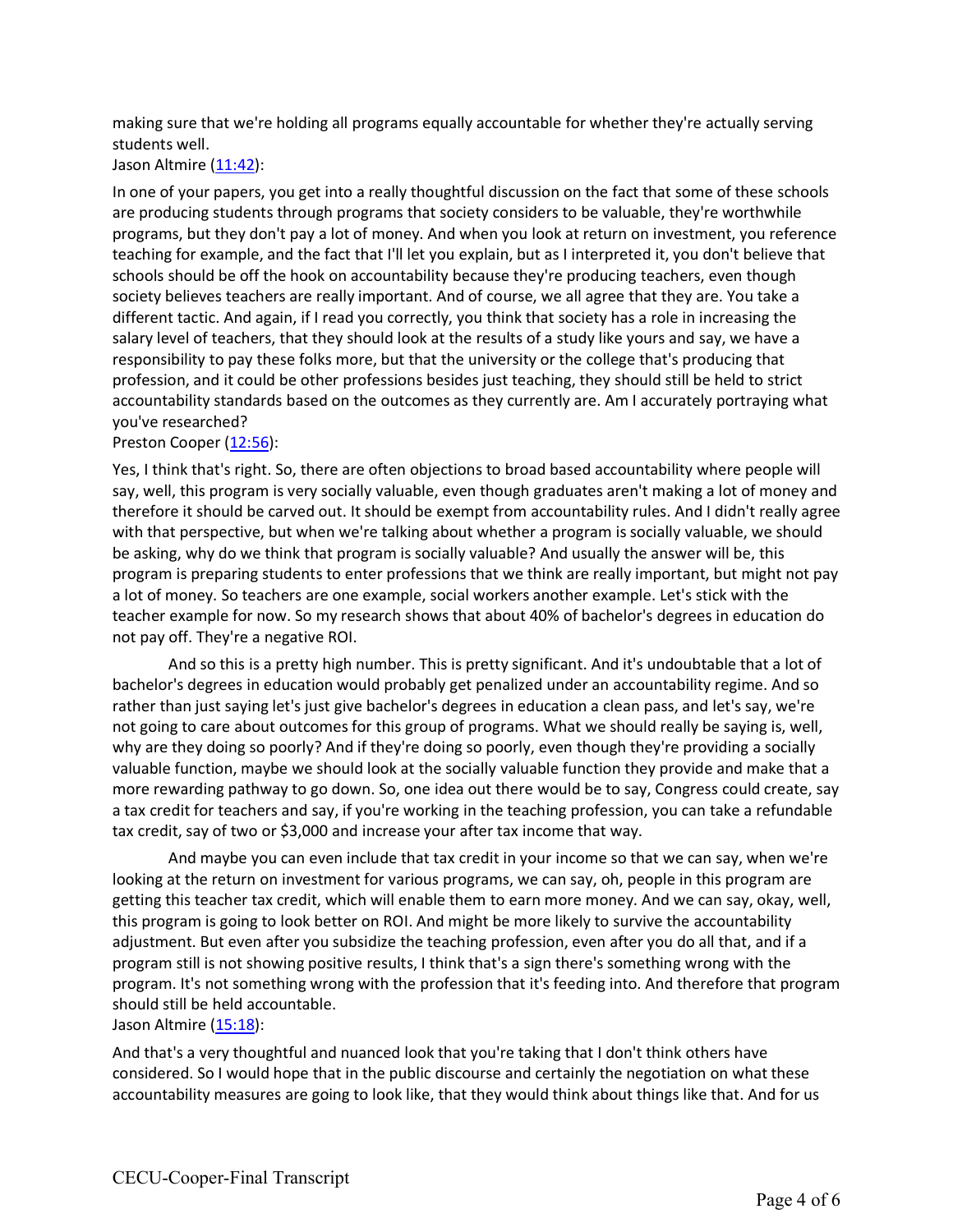with career schools, of course, we have dental assistants and medical assistants. We have veterinary assistants. We have cosmetology and culinary. And those are fields that I think society considers to be important, right, that the public utilizes. Again, they don't pay a lot of money and many of them do not fare well when we look at these return on investment issues and studies.

And we have this discussion with the department, right? I mean, those are two different things. We have folks who are graduating with certificates or other credentials that are required within states to be certified, right, to have a certain number of hours the state requires them to be educated and have a certain level of proficiency and credibility of experience. That's required by the state. And then socially, they are a value to people. All of those fields I mentioned, I think everybody would agree, we use them and they're of value. Again, they don't pay a lot of money. That's the problem that we have. So how would you suggest with regard to those type of professions that the Department of Education, when thinking about accountability as it relates to outcomes, especially earnings address issues like that?

## Preston Cooper (16:53):

I think that one thing that we should be thinking about here is when we see higher earnings for one profession and low earnings for another profession, I think sometimes that can be a reflection of, well, for teachers for example, they're mostly paid by the government and maybe the government, not being subject to market forces is not giving them the salary that they really deserve for filling that role. But I think it might be a little bit different for programs that are graduating workers into the private sector. And I think that when we talk about cosmetologists, we talk about medical assistance and so forth. When we see high or low earnings for a specific profession, that is actually the labor market telling us something. That is the labor market telling us, if there are high earnings for this profession, that means we need more of these people.

If we see high earnings for nurses, that means we need more nurses. If we see high earnings for engineers, that means we need more engineers because we need people to build bridges, we need people to run our healthcare system and to take care of the aging population. If we see low earnings for fields such as cosmetology or medical assisting, I think part of that could be maybe we're not valuing those programs enough, but part of it could also be that there's a supply demand issue. That if we see cosmetologists getting average earnings of only 20, \$25,000 a year, maybe that means that we are producing too many cosmetologists relative to what the market can bear.

Maybe that also means that schools should be shifting their emphasis from programs in low return fields to programs in high return fields, not just for the purpose of increasing students' earnings, but maybe also for the purpose of us supplying society with the workers that we need to make the economy grow more and make the economy more productive. So I think that, while it's certainly important to consider the social value of these professions, it's also important to consider, what is the labor market telling us with regards to different wages for different professions? And how should institutions of post-secondary education take that information to consider how better to educate their students in order to supply the professions that society most needs? Jason Altmire (19:05):

Last thing I wanted to ask before we wrap is we talked in the beginning about what's different about your studies to other folks who've looked at ROI, and I think you have taken a very thoughtful look at what accountability should look like, not just talk about outcomes and kind of measure and show data on different types of outcomes at different institutions and programs, but you actually offer up some I think, pretty unique recommendations regarding what accountability measures should look like. And one of them, you talk about accountability rules should use graduated penalties rather than termination